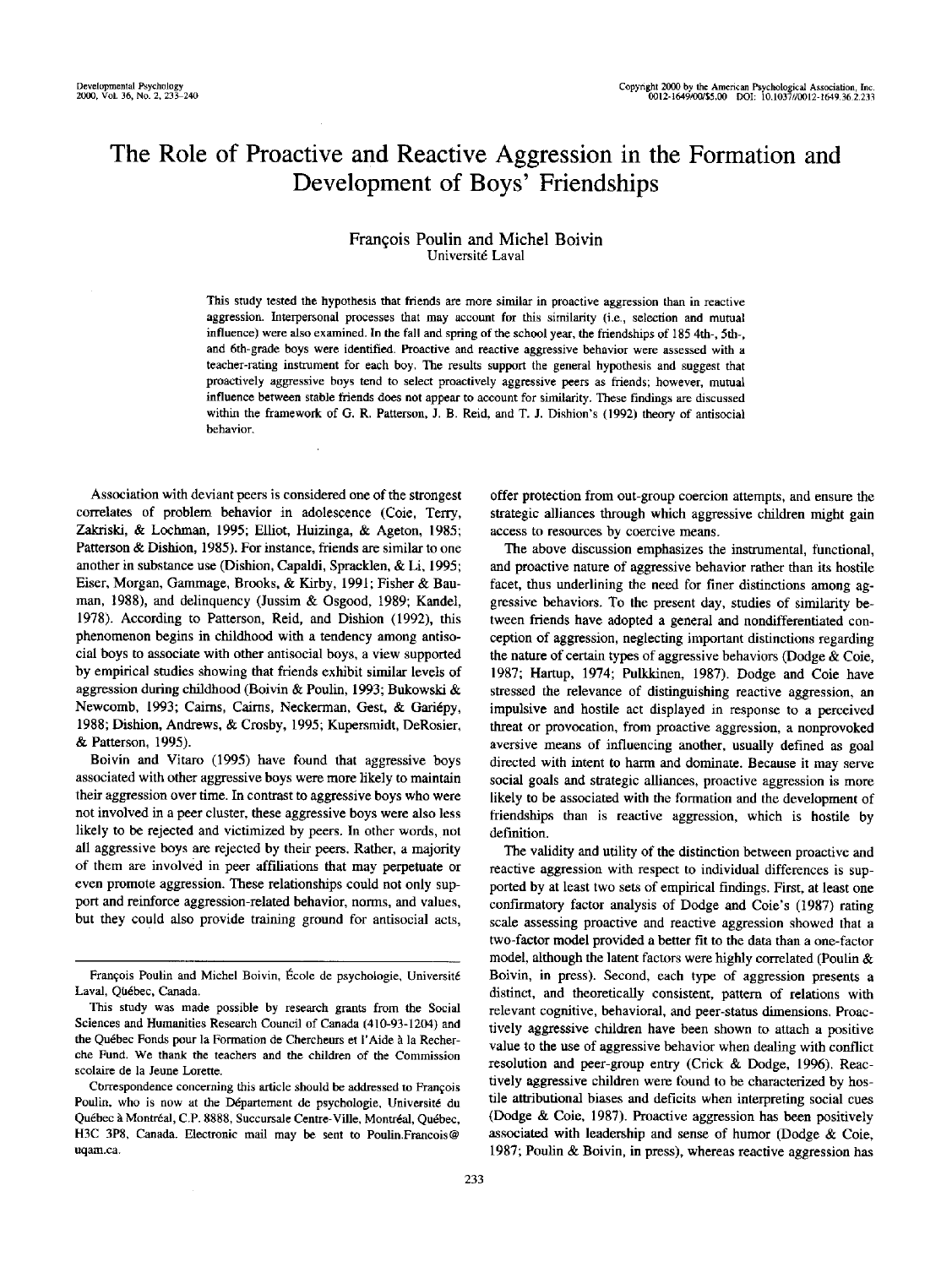been positively related to victimization by peers (Poulin & Boivin, in press; Schwartz et al., 1998), anger and fighting (Price & Dodge, 1989), attention problems and impulsiveness (Dodge, Lochman, Harnish, Bates, & Pettit, 1997), as well as disruptive behavior in school (Brown, Atkins, Osborne, & Milnamow, 1996; Waschbusch, Willoughby, & Pelham, 1998). Finally, proactive aggression can be related to peer acceptance, whereas reactive aggressive behaviors are systematically associated with peer rejection (Dodge et al., 1997; Poulin & Boivin, in press; Price & Dodge, 1989).

Considered together, the above studies suggest that proactive aggression has an instrumental value in the peer group. This instrumental value could take the form of a planned joint action aimed at dominating peers outside one's group to gain access to specific resources. If this were the case, between-friend similarity in proactive aggression is likely. However, between-friend similarity is less probable for reactive aggression, as it appears to translate more systematically into interpersonal difficulties. Reactive aggression is impulsive, suggesting that it is less likely to be used in the context of premeditated action.

Two alternative hypotheses can be expressed regarding the origin of similarity between friends. On the one hand, the interpersonal attraction theory suggests that between-friend similarity is explained by a *mutual selection* process, according to which similarity in behavior, attitude, or value antecede friendship (Byrne, 1971; Newcomb, 1961). A corollary to this is the *dissociation* process, which refers to the possibility that a lack of similarity between friends leads to the breakup of the friendship (Fisher & Bauman, 1988). Alternatively, Cairns's (1979, 1986) view is that children's interpersonal relationships are characterized by a strong propensity to synchronize their activities, leading to an increase in between-friend similarity over time. This process of *mutual influence* refers to the tendency in individuals to adopt the behaviors, attitudes, or values of those with whom they frequently interact. These processes were found to contribute jointly to similarity among friends with respect to delinquency in adolescence and aggression in childhood (Bukowski & Newcomb, 1993; Cairns & Cairns, 1994; Cohen, 1977; Kandel, 1978; Rodgers, Billy, & Udry, 1984).

There is reason to speculate that these friendship processes may especially apply to proactive aggressive behavior as compared with reactive aggressive behavior. A mutual selection based on similarity in proactive aggression could operate because proactively aggressive boys attach a positive value to the use of this behavior (Crick & Dodge, 1996). Alternatively, a disparity (i.e., a lack of similarity) in the use of proactive aggression within a friendship dyad could lead to the termination of friendship (i.e., dissociation). Mutual influence may also occur between proactively aggressive boys. To the extent that proactive aggression has an instrumental value and is likely to be acquired and controlled by external reinforcements (Bandura, 1973, 1983), friends could provide powerful reinforcements for this kind of behavior (Dishion, Spracklen, Andrews, & Patterson, 1996). Reinforcement by peers, especially if reciprocated, could lead to an increase in betweenfriend similarity in proactive aggressive behavior. In contrast to the functional value of proactive aggression, the absence of positive value attached to the use of reactive aggression, its impulsive nature, and the general pattern of interpersonal difficulties associated with those kinds of aggressive behaviors suggest that these

interpersonal processes are less likely to characterize this form of aggression.

The aim of the present study was to evaluate whether friends were similar in proactive aggression and in reactive aggression. On the basis of the theoretical and empirical arguments presented above, we hypothesized that between-friend similarity would be observed only for proactive aggression and not for reactive aggression. Using a longitudinal design allowing for specific patterns of change over time, we also examined interpersonal processes (i.e., selection and mutual influence) that may contribute to this similarity. These hypotheses were tested among 4th-, 5th-, and 6th-grade boys. We examined possible age effects, although no changes were expected in the pattern of between-friend similarity for boys during that period (see Cairns et al., 1988). Girls were not included in this study because previous research has shown that they tend to express their aggression through means that are intended to manipulate the social structure or damage another's self-esteem (Crick & Grotpeter, 1995; Galen & Underwood, 1997; Lagerspetz, Bjorkvist, & Peltonen, 1988).

#### Method

#### *Participants*

One hundred eighty-five 4th-, 5th-, and 6th-grade Caucasian boys (mean  $age = 128.40$  months) from 20 classrooms in five different Frenchspeaking schools located in a middle-class socioeconomic neighborhood (Ministere de 1'Education du Quebec, 1992) participated in this study. Seventy-eight percent of the parents provided written permission for their child to participate in this study. The number of boys enlisted in each classroom varied from 9 to 16 ( $M = 12.1$ ). Of them, the number of participating boys in each classroom varied from 6 to 14 *(M* = 9.45). One hundred forty-nine boys were interviewed in the school during the fall (November; T1). More boys were recruited during the school year  $(n =$ 36), and all the 185 boys were also interviewed during the spring (May; T2). At both Tl and T2, boys participated in an individual interview in which friendships were identified, and teachers were asked to fill out questionnaires on proactive and reactive aggressive behavior.

# *Teacher Ratings of Proactive and Reactive Aggressive Behavior*

This questionnaire includes three items assessing proactive aggressive behavior (e.g., "get other to gang up on a peer") and three items assessing reactive aggressive behavior (e.g., "overreact angrily to accidents"; Dodge & Coie, 1987). Poulin and Boivin (in press) reported a confirmatory factor analysis supporting the two-factor model, although these two factors were substantially correlated. The teacher was asked to fill out the questionnaire for each boy in his or her classroom who was involved in the project. Teachers responded to items on a Likert scale ranging from 1 *(never)* to 5 *{almost always)* that concerned how frequently the statement applied to a particular child. Proactive and reactive aggressive behavior scores were computed as the mean item rating. Internal consistency of the two subscales was high (Cronbach's  $\alpha$  = .91 and .91, respectively). The intercorrelation between the two subscales was .75 at Tl and .71 at T2. The intercorrelations between the items ranged from .73 to .85 for proactive aggression and from .73 to .81 for reactive aggression.

## *Identification of Dyadic Relationships*

During the individual interview, each boy was asked to nominate three best friends among his classmates who participated in the project. For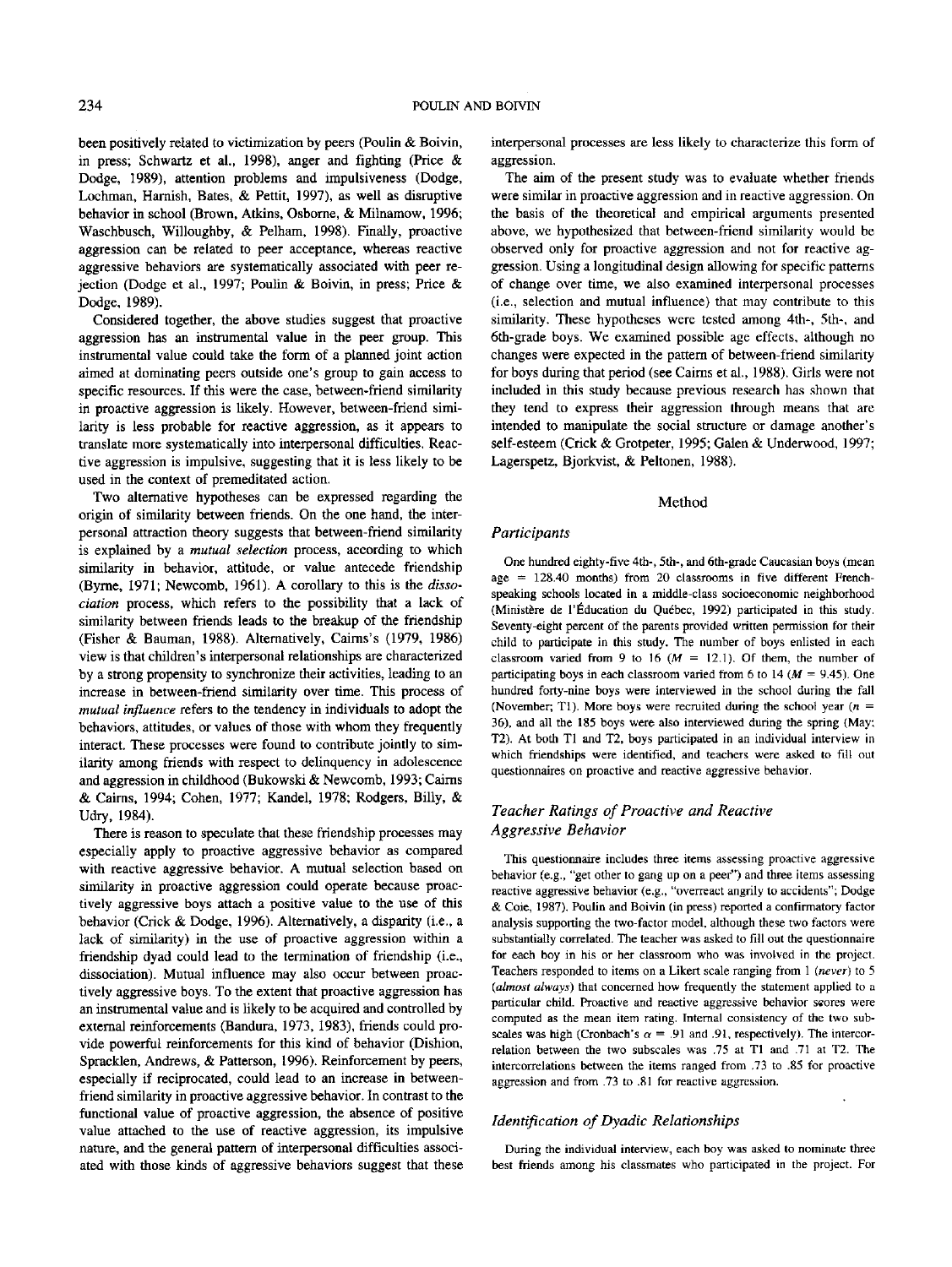ethical reasons, no information was gathered on children whose parents denied consent. Thus, these children were not included in the pool of nominees for the choice of the three best friends. Therefore, the choice of the best friends might have been constrained for some participants because their actual best friend(s) were not participating in the study. Although the participants were allowed to nominate boys or girls, only the choices directed toward other boys were used, which constituted 95% of all the choices made. These nominations were used to identify reciprocal choices (the classmate nominated had also nominated the target child as a best friend), nonreciprocal choices (the classmate nominated had not nominated the target child as a best friend), and nonchoices (the classmates that were not nominated as best friends by the target child). Because each boy made three nominations, he could obtain (a)  $0-3$  reciprocal choices; (b)  $0-3$ nonreciprocal choices, and (c)  $n - 3$  nonchoices ( $n =$  number of male classmates). The identification of dyadic relations was done following this procedure at Tl and T2. At Tl, 35% of the boys had no reciprocal choices, 23% had 1, 28% had 2, and 14% had 3. Further, 44% of the boys had no nonreciprocal choices, 29% had 1, 18% had 2, and *9%* had 3. The average number of nonchoices was  $6.21$  ( $SD = 2.37$ ). At T2, 23% of the boys had no reciprocal choices, 27% had 1, 32% had 2, and 18% had 3. Further, 34% of the boys had no nonreciprocal choices, 29% had 1, 24% had 2, and 13% had 3. The average number of nonchoices was 6.31 *(SD =* 2.35).

## *Identification of Comparison Groups*

A deficiency often noted in studies focusing on within-dyad similarity is the lack of an appropriate comparison group (Glass & Polisar, 1987). For similarity to be considered a specific characteristic of friendship, similarity observed within friendship dyads must be higher than that observed within nonfriend dyads from the same classroom. However, because each boy can have several reciprocal choices, several nonreciprocal choices, and several nonchoices, the dyads are not independent observations, as the boy's behavior score is considered in each dyad in which he is involved. To circumvent this problem, we used the individual rather than the dyad as the unit of analysis and adopted a within-subject design; the similarity observed between the boys and their reciprocal choices was compared to the similarity observed between these same boys and their nonreciprocal choices and the similarity between them and their nonchoices. Specifically, three scores were computed for each boy: (a) the proactive aggression score of his reciprocal choice (or, for the boys who had more than one reciprocal choice, the mean score of proactive aggressive behavior of these peers), (b) the score (or the mean score) of proactive aggressive behavior of his nonreciprocal choice(s), and (c) the mean score of proactive aggressive behavior of his nonchoices. Three similar scores were also computed for reactive aggression, resulting in a total of six scores for each boy.

#### Results

# *Between-Friend Similarity With Respect to Proactive and Reactive Aggression*

In this first series of analyses, only the data collected at T2 were considered because of the larger sample size  $(n = 185)$  and because the boys had more time to experience the peer group (i.e., in May the boys had been with their classmates for 8 months). The mean scores of proactive aggressive behavior and reactive aggressive behavior across the whole sample were, respectively, 1.28  $(SD = 0.60)$  and 1.69 *(SD = 0.89)*. The distribution of proactive aggression scores was positively skewed (skewness = 2.83; kur $t$ osis = 9.32). Biases were also found in the distribution of reactive aggression scores (skewness = 1.49; kurtosis =  $2.03$ ).<sup>1</sup>

Given that proactive and reactive aggression scores were not normally distributed, the Goodman-Kruskal's index of relation

(gamma) was used as an index of between-friend similarity (Siegel & Castellan, 1988).<sup>2</sup> The value of gamma ranges between  $-1$ and 1, and it is interpreted as a Pearson correlation coefficient. A high positive gamma reflects a high similarity between the participants and their peers for a specific type of relationship.

Gammas were computed between the participant's proactive aggressive behavior score and his peers' proactive aggressive behavior scores for each type of relation (reciprocal, nonreciprocal, and nonchoice). Similar analyses were carried out for reactive aggressive behavior.

Because the purpose was to compare the gammas observed for each type of relation, only boys with at least one reciprocal choice, one nonreciprocal choice, and one nonchoice were included in this first set of analyses. Eighty-seven boys met this criterion. These boys did not differ from the rest of the sample in terms of reactive *(M =* 1.69 vs. *M =* 1.69) or proactive *(M =* 1.31 vs. *M =* 1.26) aggressive behavior.

The gammas between the proactive and reactive aggressive scores of the participants and the proactive and reactive aggressive scores of their peers for each type of relationship are presented in Table 1. The boys' proactive aggressive behavior was positively related to the proactive aggressive behavior of their reciprocal choices and of their nonreciprocal choices but was not related to the proactive aggressive behavior of their nonchoices. The gamma for reciprocal choices was significantly higher than the gammas for nonreciprocal choices,  $t(86) = 2.55$ ,  $p < .01$ , and for nonchoices,  $t(86) = 5.08$ ,  $p < .001$ . Furthermore, the gamma for nonreciprocal choices was higher than the gamma for nonchoices,  $t(86) = 5.08$ ,  $p < .001$ . The reactive aggressive behavior of the participants was positively, although weakly, related to the reactive aggressive behavior of their nonreciprocal choices. However, a participant's score was not related to the score of his reciprocal choices or to the score of his nonchoices. Furthermore, there were no significant differences between the three gammas computed for reactive aggressive behavior. Finally, the between-friend similarity (i.e., the gamma computed for the reciprocal choices) was signif-

<sup>&</sup>lt;sup>1</sup> Although the focus of this study was on boys' friendships and aggressive behavior, we also collected teachers' ratings of girls. Eighty-five percent of the girls had a proactive aggression score of 1 *(never)* and 96% a score of 2 *(rarely)* or lower. Sixty-eight percent of them presented a reactive aggression score of 1, and 91% a score of 2 or lower. Conversely, 72% of the boys had a proactive aggression score of 1, and 82% a score of 2 or lower. Forty-four percent of them presented a reactive aggression score of 1, and 72% a score of 2 or lower. These results confirm the view that girls are less likely to use overt means to express their aggression.

<sup>&</sup>lt;sup>2</sup> The gamma statistic is a measure of association developed for nonnormally distributed data that can be used without normalizing the distribution through scare transformation. Analyzing and reporting aggression scores in their original scale (i.e., raw scores on a 1-5-point scale) seemed indicated in order to give the reader a sense of the level of seriousness of the aggressive behavior problem. However, we also computed normalized aggression scores (e.g., through square root transformation) and carried out all the analyses reported here using Pearson correlation. All the significant relationships and significant differences revealed by the gamma statistic were replicated except for the role of the selection process in the betweenfriend similarity on proactive aggressive behavior. Specifically, the correlation between the boys and their new friends and the correlation between the same boys and their continued nonfriends at Tl were only marginally different *(p* < .10).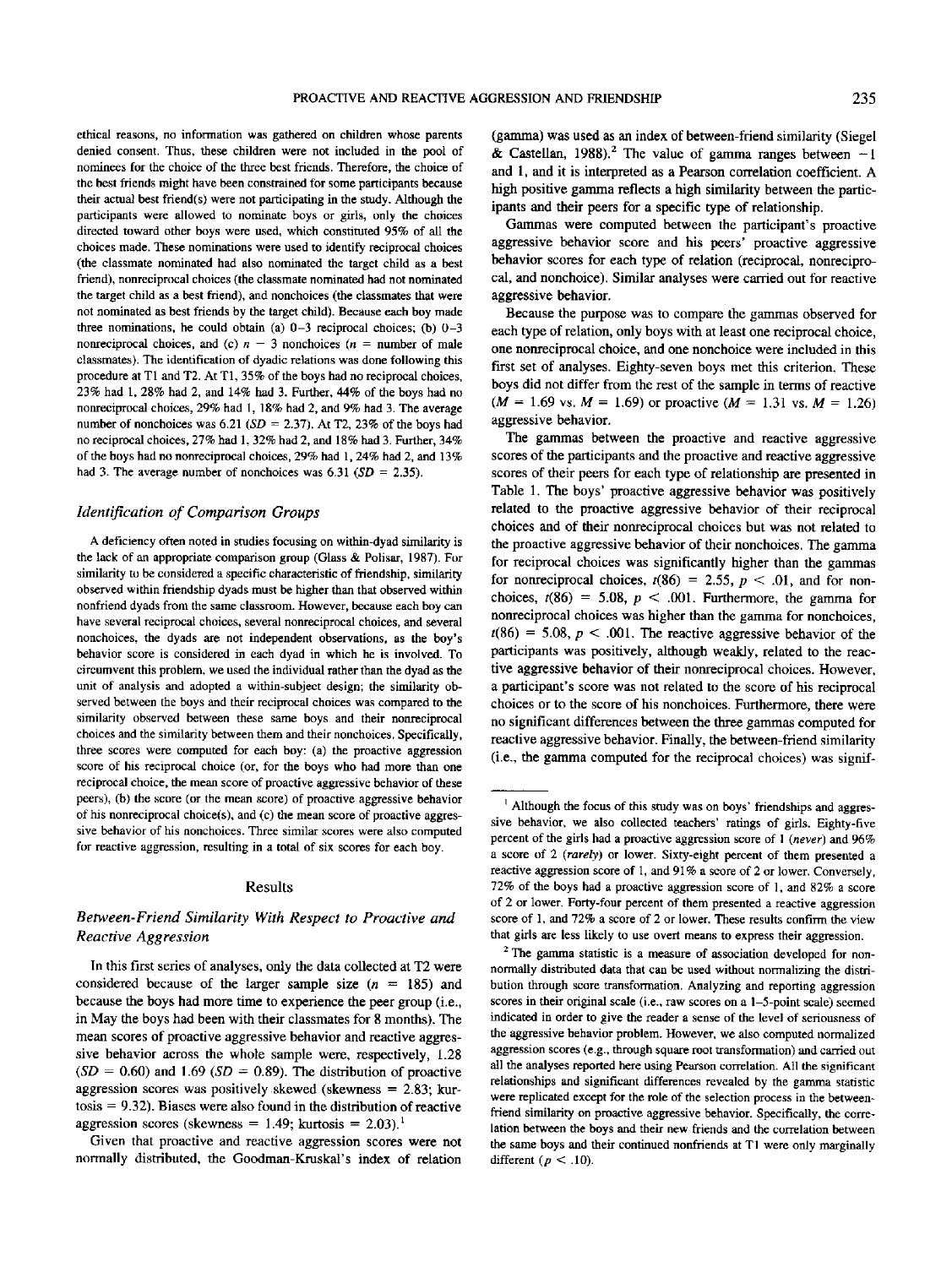Table 1

*Gamma (y) and Corresponding Partial Correlations Between Participants' Aggression Scores and Peers' Mean Aggression Scores for Each Type of Relation*

|                     | Type of relation |               |            |  |  |  |
|---------------------|------------------|---------------|------------|--|--|--|
| Aggressive behavior | Nonchosen        | Nonreciprocal | Reciprocal |  |  |  |
| Proactive           |                  |               |            |  |  |  |
|                     | .01              | $.37*$        | $.63**$    |  |  |  |
| Partial $r$         | $-.04$           | $-.01$        | $.40*$     |  |  |  |
| Reactive            |                  |               |            |  |  |  |
| γ                   | .10              | $.29*$        | .17        |  |  |  |
| Partial r           | .12              | .20           | .01        |  |  |  |

 $* p < .05.$  \*\*  $p < .001.$ 

icantly higher for proactive aggression than for reactive aggression,  $t(86) = 8.81, p < .001$ .

As reported by other investigators (e.g., Dodge & Coie, 1987), a substantial empirical overlap is observed between the teacher ratings of proactive and reactive aggression. One strategy to verify if this overlap challenges the pattern of relationships observed among friends' aggression scores is to partial out the effects of one form of aggression on the other. Specifically, partial correlations were computed between a participant's proactive aggressive behavior score and his peers' proactive aggressive behavior score for each type of relation (reciprocal, nonreciprocal, and nonchoice), controlling for a participant's reactive aggressive behavior score. Similar correlations were computed between the participant's reactive aggressive behavior score and his peers' reactive aggressive behavior score for each type of relation, controlling for the participant's proactive aggressive behavior score. These partial correlations are presented in Table 1 and confirmed the findings observed with the gammas.

In addition, we also tested whether the between-friend similarity effects previously reported vary as a function of the boy's grade level (i.e., grade-level interaction; Cohen & Cohen, 1983). We entered the following predictors in a series of hierarchical regression analyses predicting the peers' proactive aggression score: the boy's proactive aggression score (Step 1), the boy's grade level (Step 2), and the interaction between the boy's proactive aggression score and his grade level (Step 3). We computed separate regression models for each type of relation (reciprocal, nonreciprocal, and nonchoice). Similar analyses were carried out for reactive aggression. No age interactions were found either for proactive or reactive aggressive behavior, suggesting that the observed between-friend similarity effects held for 4th-, 5th-, and 6th-grade boys.

In the next series of analyses, we evaluated whether the reciprocal choices of proactively aggressive boys were more proactively aggressive than the nonreciprocal choices or the nonchoices of these same boys. Two groups of boys were formed on the basis of proactive aggressive behavior. Participants higher than the 85th percentile were considered proactively aggressive *in —* 11;  $M = 2.88$ , whereas the rest were considered nonaggressive  $(n = 76, M = 1.08)$ . The peer proactive aggression scores were submitted to a 2 (aggression status: proactively aggressive, nonaggressive)  $\times$  3 (type of choice: reciprocal choices, nonreciprocal choices, nonchoices) univariate analysis of variance (ANOVA), with the type of choice treated as a within-subject factor. We conducted the same analyses for reactive aggressive behavior. Nine boys were classified as reactively aggressive (i.e., higher than the 85th percentile,  $M = 3.85$ ), and 78 were classified as nonaggressive  $(M = 1.44)$ . Five boys appeared simultaneously in the proactively aggressive group and in the reactively aggressive group, which is not surprising given the substantial correlation observed between the two forms of aggression.

Means and standard deviations of aggression scores (proactive and reactive) of the participants' peers are shown in Table 2. Regarding proactive aggressive behavior, the ANOVA indicated a significant difference with respect to the type of choice,  $F(2, 1)$ 170) = 5.78,  $p < .01$ , as well as a significant Type of Choice  $\times$ Aggression Status interaction,  $F(2, 170) = 7.33$ ,  $p < .001$ . Simple effect tests revealed that the reciprocal choices of proactively aggressive boys were more proactively aggressive than either their nonreciprocal choices or their nonchoices,  $F(2, 170) = 7.04$ ,  $p <$ .001. Reciprocal choices of proactively aggressive boys were also more proactively aggressive than the reciprocal choices of nonaggressive boys,  $F(1, 85) = 23.76$ ,  $p < .001$ . No significant differences were observed for reactive aggressive behavior.

In sum, proactive aggressive boys had friends (i.e., reciprocal links) who were more proactively aggressive than their nonreciprocal choices and their nonchoices, thus indicating a tendency in proactively aggressive boys to associate with proactively aggressive peers. This pattern of results was consistent with the correlational analyses, indicating a general tendency for friends—and only for friends—to be similar with respect to proactive aggressive behavior. As expected, this pattern of between-friend similarity was specific to proactive aggression, as it was not found for reactive aggressive behavior.

# *Interpersonal Processes*

Between-friend similarity in aggression could be explained by selection and by mutual influence processes. The study of these specific processes required an examination of the friendship trajectories over time (i.e., friendship nominations of boys who participated at both T1 and T2,  $n = 149$ ).

Selection. The between-friend similarity in proactive aggressive behavior could be attributed to the mutual selection of boys who were similar prior to the formation of their friendship. The

Table 2

*Means and Standard Deviations of Peers' Aggressive Behaviors (Proactive and Reactive) by Participants' Behavioral Status and by Type of Relation*

| Aggressive<br>behavior | Aggressive |      |      |      | Nonaggressive |      |      |      |
|------------------------|------------|------|------|------|---------------|------|------|------|
|                        | n          | NC   | NR   | R    | n             | NC   | NR   | R    |
| Proactive              | 11         |      |      |      | 76            |      |      |      |
| M                      |            | 1.22 | 1.11 | 1.77 |               | 1.33 | 1.16 | 1.18 |
| SD                     |            | 0.19 | 0.17 | 0.76 |               | 0.36 | 0.46 | 0.54 |
| Reactive               | 9          |      |      |      | 78            |      |      |      |
| M                      |            | 1.73 | 1.93 | 1.98 |               | 1.76 | 1.50 | 1.57 |
| SD                     |            | 0.32 | 0.76 | 0.84 |               | 0.45 | 0.70 | 0.77 |

*Note.*  $NC =$  nonchosen;  $NR =$  nonreciprocal;  $R =$  reciprocal.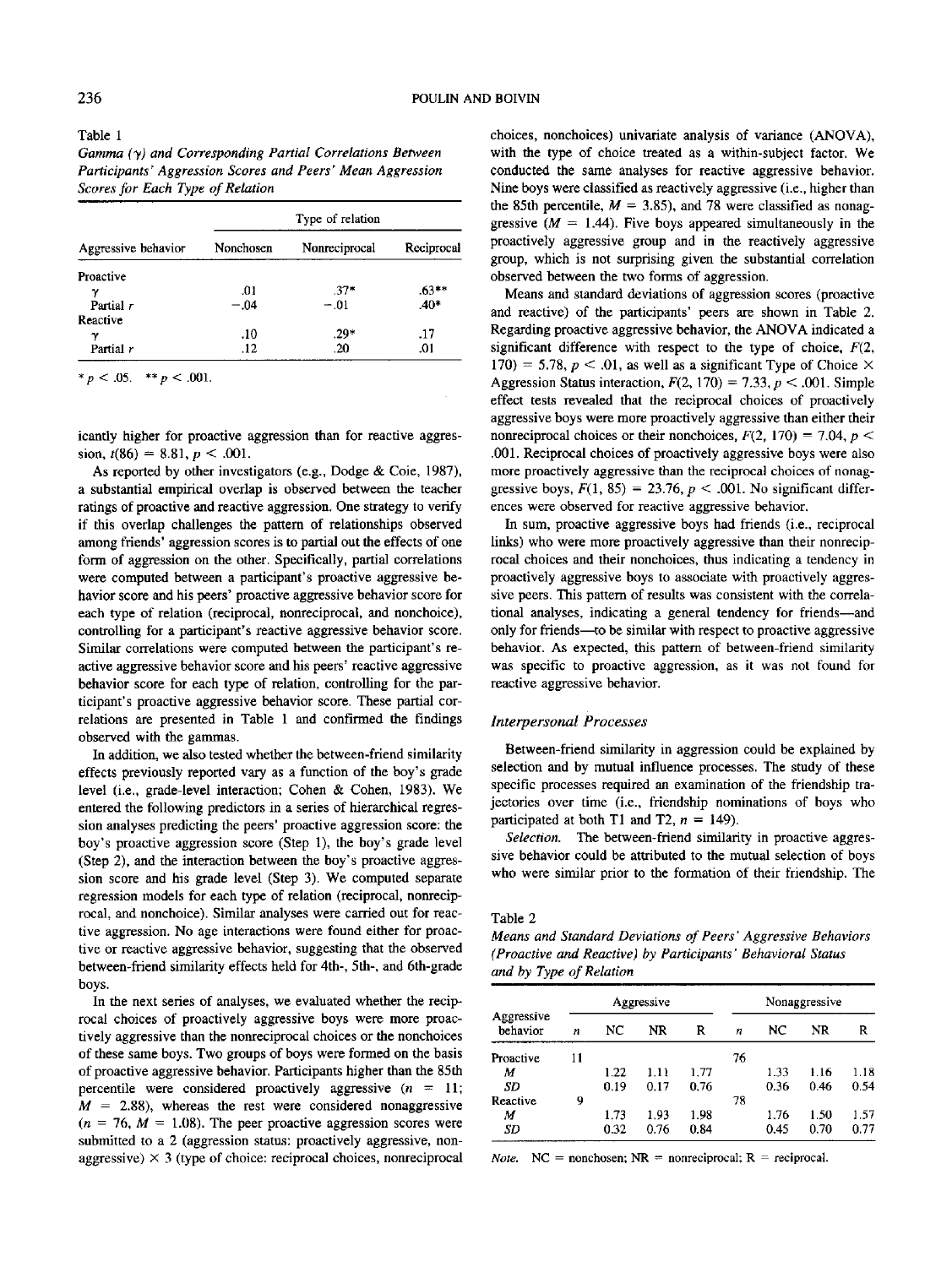evaluation of the selection process required the identification of dyads of boys who did not select each other at Tl (i.e.. nonchoices) but became friends at T2 (reciprocal choices). Fifty-five boys had at least one peer with whom the relationship followed this course. These boys did not differ from the rest of the sample with respect to reactive aggression  $(M = 1.69 \text{ vs. } M = 2.01)$  and proactive aggression ( $M = 1.28$  vs.  $M = 1.49$ ). Two scores were calculated for each of these boys: (a) the proactive aggression score at Tl of their peer who was a nonchoice at Tl and a reciprocal choice at T2 (or the mean score of proactive aggression of these peers if there was more than one) and (b) the mean proactive aggression score at Tl of the peers who were a nonchoice at both Tl and T2. These peers were identified respectively as "new friends" and "continued nonfriends." The same scores were also computed at T2. Gammas were then calculated at both Tl and T2 between the boys' and the new-friends' proactive aggression score and between the boys' and the the continued nonfriends' proactive aggression scores. Similar analyses were carried out for reactive aggressive behavior.

For proactive aggressive behavior, the gamma between the boys and their new friends was .60 ( $p < .01$ ) at T1, in contrast to a gamma of .14 (ns) between the same boys and their continued nonfriends at Tl. These two gammas differed statistically,  $t(54) = 3.79$ ,  $p < .01$ . At T2, the gammas were respectively .42  $(p \leq .01)$  and  $.01$  (ns), a difference that was also statistically significant,  $t(54) = 3.79$ ,  $p < .01$ . The gammas for reactive aggressive behavior were .22 *(p <* .05) and .16 *(ns)* al Tl, .16 *(ns)* and —.17 *(ns)* at T2, respectively. Thus, boys who established a new friendship at T2 were already similar in proactive aggressive behavior at Tl, especially when these dyads were compared with the continued nonfriends. These new friendships tended to maintain this similarity over time (i.e., at T2). This pattern of results was not found for reactive aggressive behavior.

*Dissociation.* Another way to examine the selection process is to look at dissociation among dissimilar friends. The dissociation process refers to the possibility that an absence of similarity between friends will lead to a termination of the friendship.

To test this hypothesis, we identified boys who had at least one discontinued friendship (i.e., reciprocal friend at Tl but nonchosen at T2) and at least one persisting friendship (i.e., reciprocal friend at Tl and T2) and compared these two types of relationships on observed similarity at Tl. Only 31 boys presented these two types of relationships simultaneously. These boys were more reactively aggressive ( $M = 1.60$  vs.  $M = 1.97$ ),  $t(30) = -2.27$ ,  $p < .05$ , and more proactively aggressive  $(M = 1.10 \text{ vs. } M = 1.50)$ ;  $t(30) =$  $-4.24$ ,  $p < .001$ , than the rest of the sample.

For proactive aggressive behavior, the gamma between the boys and their discontinued friends at Tl was .01 *(ns),* whereas the gamma between the boys and their continued friends at Tl was .81  $(p \leq .01)$ . These two gammas were significantly different,  $t(30) = 6.05, p < .01$ . For reactive aggressive behavior, these gammas were .21 *(ns)* and .01 *(ns),* respectively, and the difference between these two gammas was not significant. These results supported the dissociation hypothesis for proactive aggressive behaviors but not for reactive aggressive behaviors. In other words, the discontinued friendships were previously less similar in terms of proactive aggressive behavior than were the friendships that persisted.

*Mutual influence.* This process refers to the possibility of a mutual influence between friends over time; this influence results in an increase in between-friend similarity over time. This hypothesis was tested among boys who had at least one persisting reciprocal relationship from Tl to T2. Eighty-two boys met this criterion. These boys did not differ from the rest of the sample with respect to reactive aggressive behavior  $(M = 1.32 \text{ vs. } M = 1.53)$ and proactive aggressive behavior ( $M = 1.73$  vs.  $M = 2.09$ ). Two gammas, one for Tl and the other for T2, were calculated between the proactive aggression score of each participant and the proactive aggression score of his reciprocal choice (or, for the participants who had more than one reciprocal relationship that remained stable, the mean score of proactive aggressive behavior of their reciprocal choices). These gammas were, respectively, .67 *(p <* .01) at T1 and .60 at T2 ( $p < .01$ ); these values were statistically equal. Similar analyses were conducted for reactive aggressive behavior. The gammas were .14 *(ns)* at Tl and .20 *(ns)* at T2. These two gammas did not differ statistically. In sum, there was no increase in between-friend similarity over time. Instead, persisting friendships maintained their levels of similarity in proactive aggressive behavior over time.

#### Discussion

Cairns et al. (1988) have reported that children involved in reciprocal friendships are more similar in terms of aggressive behaviors than those partly associated in a unilateral relation, a pattern that they interpreted as a tendency among aggressive children to affiliate with other aggressive peers. The purpose of the present study was to investigate this phenomenon further by distinguishing proactive aggressive behavior from reactive aggressive behavior, with the view that between-friend similarity would be observed only for the former, and by specifically examining the interpersonal processes that could account for this similarity (i.e., selection and mutual influence).

The participants in this study were selected from a normative population. Among the boys who displayed aggressive behaviors, none exhibited severe conduct problems, as these students are removed from regular mainstream classrooms and receive special education services. In the following discussion, we assumed that the affiliation processes observed with the present sample could be generalized to higher risk individuals. However, future evaluation with an at-risk population is warranted.

As expected, evidence for between-friend similarity was found for proactive aggressive behaviors and not for reactive aggressive behaviors. Specifically, proactively aggressive boys had friends who were more proactively aggressive than their nonfriends and the friends of the nonaggressive boys. This was not the case for reactively aggressive boys. Thus, in contrast to reactive aggression, proactive aggression was associated with the emergence of friendships, a pattern of result consistent with the view that the two types of aggressive behaviors play a different role in the coordination of social interactions and social relations among boys. Proactive aggressive behaviors appear instrumental in shaping the social context in which this class of behavior could be reinforced (Boivin & Vitaro, 1995). These associations among aggressive boys could perhaps provide some form of deviancy training over time (Dishion et al., 1996). Reactive aggression was clearly not as socially functional.

Between-friend similarity in proactive aggressive behaviors could hypothetically be explained by mutual selection and mutual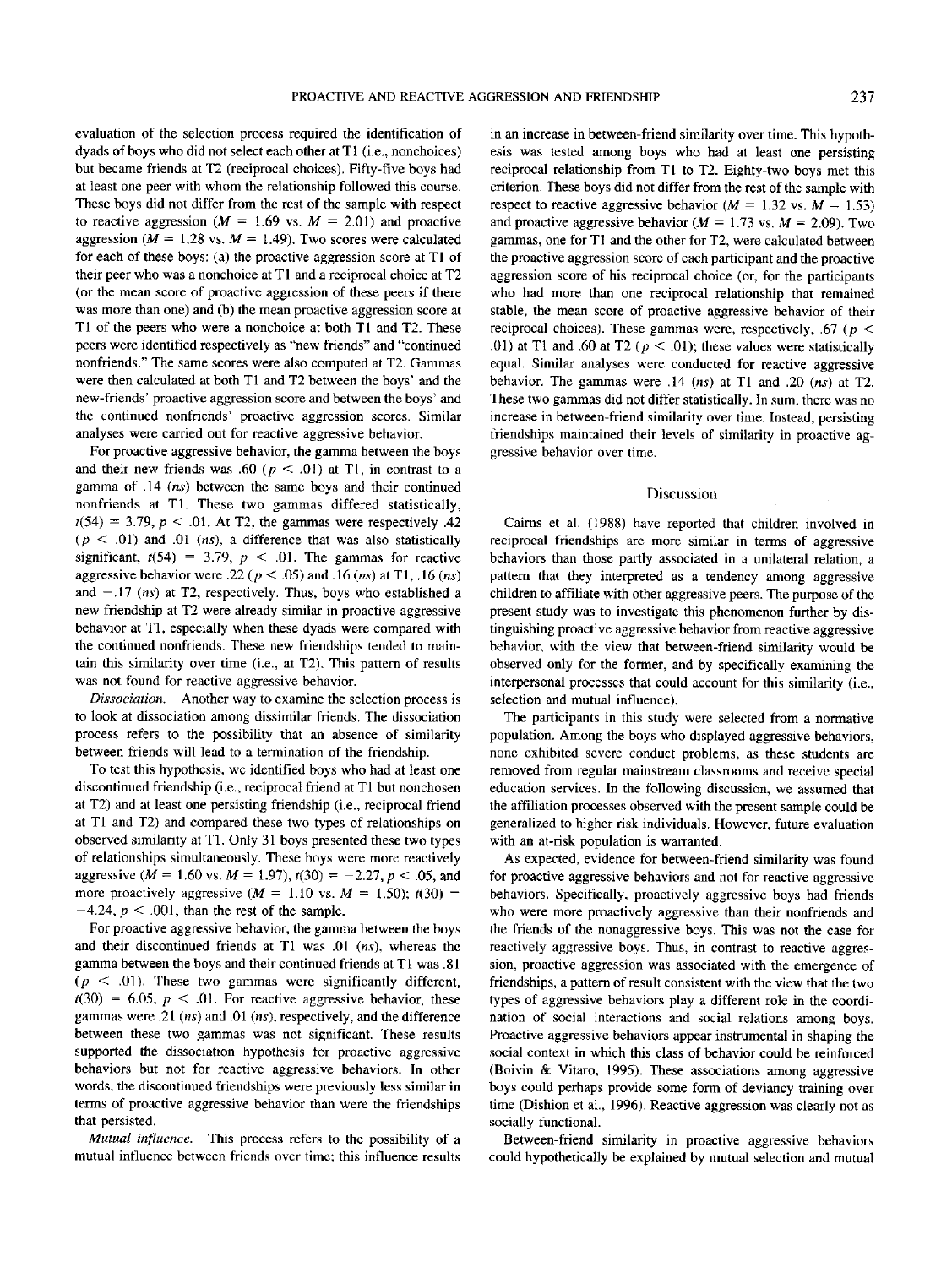influence processes. Evidence for mutual selection came from two sources. First, in contrast to those who did not establish a friendship, boys who became friends over time were similar in proactive aggression prior to the formation of their friendship (i.e., their mutual selection at T2). No such pattern was found for reactive aggressive behaviors, suggesting that the new reciprocal relationships were formed specifically on the basis of proactive aggression similarity.

A corollary of the selection process is that dissimilarity leads to dissociation among friends. Hence, an examination of dissociation patterns provided a second source of information concerning the selection hypothesis. The results of this analysis were also consistent with the selection process. In contrast to persisting friendships, friendships that broke up (i.e., dissociated) involved boys that were previously dissimilar in proactive aggressive behavior. Again, no such pattern was found for reactive aggression, indicating that between-friend dissimilarity in proactive aggression specifically forecasted the termination of these friendships. However, these results concerning dissociation should be interpreted cautiously because the sample of boys considered was small and slightly more aggressive than the rest of the sample. Finally, there was no evidence of a mutual influence process, as there was no increase in between-friend similarity over time.

According to Dodge (1991), experiences involving frequent exposure to aggressive tactics and their positive consequences, as well as endorsements of these tactics by the social environment, will positively reinforce the use of proactive aggressive behaviors over time. A coercive family environment could not only provide these experiences but could also promote these behavior tendencies through negative reinforcements (Patterson et al., 1992). According to Patterson et al., aggression learned in the coercive family system will generalize to the peer system and lead to problematic peer relationships, a proposition that has been substantiated by the often reported positive correlation between aggression and peer rejection (Asher & Coie, 1990; Coie, Belding, & Underwood, 1988).

However, as Cairns et al. (1988) pointed out, peer rejection or dislike does not necessarily translate into outright marginalization. This seemed to be especially true for boys displaying proactive aggressive behaviors, as they became increasingly associated with other boys also displaying these behaviors. These aggressive boys seemed to select each other actively on the basis of proactive aggression, as if there was a "niche picking" type of assortment going on rather than a selection by default, in a context of limited social opportunities due to peer rejection (i.e., in a limited "shopping" situation, as suggested by Patterson et al., 1992). For instance, between-friend similarity was not unique to friendship relations (i.e., reciprocal choices), as nonreciprocal dyads were significantly more similar than nonchoice dyads, indicating a general trend toward similarity seeking with respect to proactive aggression.

The results concerning proactive aggression are also consistent with the process of shopping described by Dishion and colleagues (Dishion, Patterson, & Griesler, 1994; Dishion, Patterson, Stoolmiller, & Skinner, 1991), which refers to the tendency to seek social settings providing the maximum level of social reinforcement for the minimum social energy. This activity takes place randomly during peer interactions, until two children "hit it off" on the basis of common interests. For antisocial boys, these common

interests could be disruption of the classroom or ganging up on other children, as they were commonly observed in proactively aggressive boys (Dodge & Coie, 1987).

Because proactively aggressive boys attach a positive value to aggressive behavior (Crick & Dodge, 1996), their friendships could create an environment that promotes the use of these behaviors. According to Dishion et al. (1994), over time and following numerous interactions, the boys involved in these friendships would resort more to behaviors that are reinforced by their partners, in this case proactive aggressive behaviors, and less to those that are punished or ignored. Thus, a mutual influence process is expected between friends once the relationship is established. However, no evidence in support of the mutual influence hypothesis was found in the present study, perhaps because betweenfriend similarity was already high at the beginning of the school year. Nevertheless, the similarity observed between persisting friends on proactive aggression did not decrease over the year. One could argue that mutual reinforcement of proactive behavior among friends contributed to this stability. This interpretation is in line with the results of a study by Boivin and Vitaro (1995), which revealed that stability in aggression over time was associated with involvement in a peer network, especially when this network comprised other aggressive boys.

According to Patterson et al. (1992), affiliations between antisocial boys could orient the individual toward an antisocial adult career characterized by substance abuse, institutionalization for crimes or mental disorders, disrupted marriages, and unemployment. Because affiliations between aggressive boys appear to be based on proactive aggression rather than on reactive aggression, it is possible that these boys displaying proactive aggressive tendencies are more at risk for the types of social maladjustment described by Patterson et al. than are boys displaying reactive aggressive tendencies. This view is supported by Pulkkinen (1996), who observed that proactively aggressive males and females in early adolescence presented conduct problems in adolescence and were serious users of alcohol in adulthood, whereas reactively aggressive individuals were not. Furthermore, Vitaro, Gendreau, Tremblay, and Oligny (1998) recently found that proactive aggression in 12-year-old boys predicted delinquency, oppositional defiant disorder, and conduct disorders in midadolescence, whereas reactive aggression did not.

Even though they tend to be ostracized from the mainstream peer group during the childhood years, reactively aggressive youth remain vulnerable to a drift into the deviant peer group during later years. Consequently, movement into the deviant peer group would be more likely to result from repeated exclusions from other peer environments (i.e., selection by default) rather than an active mutual selection that is based on similar behavioral tendencies, as is the case for proactively aggressive children. Regardless of the mechanisms involved, reactive aggression also presents a clear risk for poor outcomes, especially because of its association with peer rejection, its impulsive nature, and the comorbidity with attention deficit hyperactivity disorder (Dodge et al., 1997). Quite possibly proactive aggression and reactive aggression may represent distinct pathways for antisocial outcomes. Clearly, longitudinal studies addressing the issue of the relative risk of these two forms of aggression, as well as the mechanisms involved, are needed.

From a more general point of view, these results provide additional empirical support for the construct validity of these two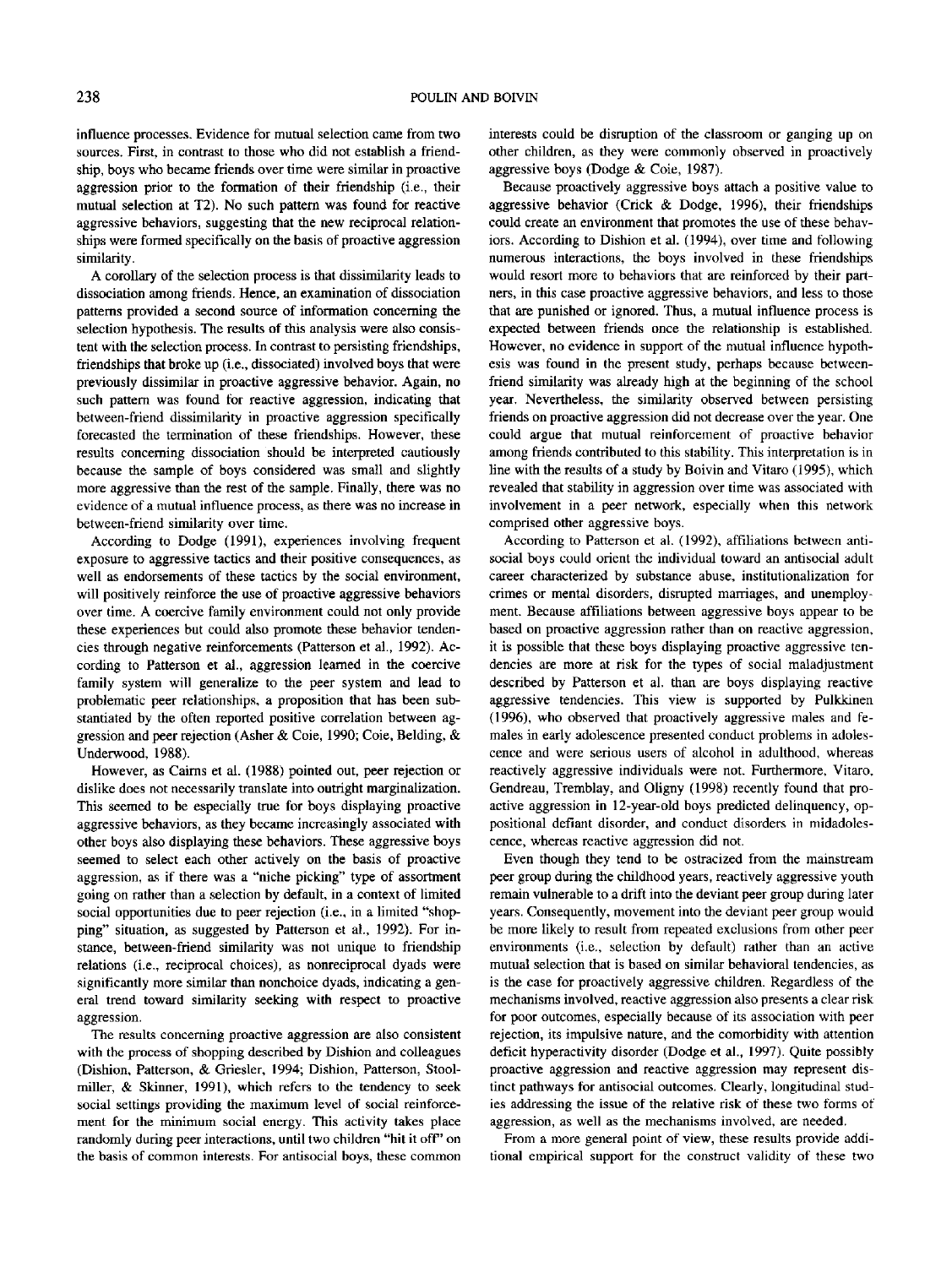forms of aggression. It is especially noteworthy that a distinct pattern of results was found between the two types of aggressive behaviors despite the high correlation between the two constructs. By and large, the results of the present study emphasize the utility of the distinction between reactive aggression and proactive aggression in unraveling some of the mechanisms underlying the development and maintenance of aggressive tendencies among boys. They also point to the importance of not discarding overlapping constructs on the sole basis of a high communality. Although parsimony should always be taken into account in scientific models, the utility of a construct also depends on its unique capacity in generating a distinct and theoretically consistent pattern of relations, which appears to be the case here.

The results of this study must be interpreted cautiously. Indeed, some caveats need to be considered. First, distinguishing between reactive aggressive and proactive aggressive behaviors is challenging. Consistent with previous studies, these two forms of aggression, as operationalized by Dodge and Coie's (1987) teacher-report instrument, overlapped substantially. This overlap may not only signify that a number of youth use both forms of aggression but may also signify that some behaviors may be both reactively aggressive and proactively aggressive. As discussed by Dodge and Coie, teachers usually witness only part of the aggressive sequences, generally the end. Thus, teachers are limited in their ability to distinguish between the two aggressive dimensions.

A second caveat is the exclusive examination of friendships in the school setting. This approach has some limitations, especially if the interest lies in friendships of aggressive children. Indeed, many of these boys maintain friendships with peers who live within the same neighborhood block and have met in unstructured, unsupervised activities (Dishion et al., 1995). It will be important to replicate the present findings by including friends who do not attend the same school as the target boy.

Another caveat of this study is the exclusive focus on boys' friendships. This decision was supported by the low rate of proactive and reactive aggression observed in girls. A growing literature suggests that girls use more relational and social means to inflict pain on someone (Crick & Grotpeter, 1995; Galen & Underwood, 1997; Lagerspetz et al., 1988). These forms of aggression could play a functional role in the social structure in the classroom. For instance, some girls tend to manipulate friendship patterns by gossiping and spreading rumors aimed at damaging others' reputations as well as by excluding a peer from a friendship group. The instrumental and planful nature of this form of aggression suggests that strong friendship bonds could facilitate its expression toward a third person (Bjorkqvist, Lagerspetz, & Kaukiainen, 1992), as we hypothesized for proactive aggression in boys. However, a recent study by Grotpeter and Crick (1996) indicated that this does not seem to be the case. Relationally aggressive children tend to behave aggressively toward their own friends, whereas overtly aggressive children tend to direct their aggression at peers outside the friendship. More information is clearly needed on the social function of these forms of aggression among girls.

In sum, this study provided a first empirical support for the hypothesis that proactively aggressive boys tend to affiliate more with proactively aggressive peers as friends. Future studies should be conducted to verify if this phenomenon can be reliably evaluated under different conditions of assessment (e.g., direct observation of aggressive behavior), in different social contexts (e.g., peer group in the neighborhood or experimental play groups), and with an at-risk population. Finally, more information is also needed on the friendship characteristics of aggressive children.

### References

- Asher, S. R., & Coie, J. D. (1990). *Peer rejection in childhood.* New York: Cambridge University Press.
- Bandura, A. (1973). *Aggression: A social learning analysis.* Englewood Cliffs, NJ: Prentice Hall.
- Bandura, A. (1983). Psychological mechanisms of aggression. In R. G. Green & E. I. Donnerstein (Eds.), *Aggression: Theoretical and empirical views* (Vol. 1, pp. 1-40). New York: Academic Press.
- Bjorkqvist, K., Lagerspetz, K. M. J., & Kaukiainen, A. (1992). Do girls manipulate and boys fight? Developmental trends in regard to direct and indirect aggression. *Aggressive Behavior, 18,* 117-127.
- Boivin, M., & Poulin, F. (1993). Le choix de camarades de jeu et la qualité de l'insertion sociale des garçons agressifs [Friendship choice and peer status of aggressive boys]. *Enfance, 47,* 261-278.
- Boivin, M., & Vitaro, F. (1995). The impact of peer relationships on aggression in childhood: Inhibition through coercion or promotion through peer support. In J. McCord (Ed.), *Coercion and punishment in long-term perspectives* (pp. 183-197). New York: Cambridge University Press.
- Brown, K., Atkins, M. S., Osborne, M. L., & Milnamow, M. (1996). A revised teacher rating scale for reactive and proactive aggression. *Journal of Abnormal Child Psychology, 24,* 473-479.
- Bukowski, W. M., & Newcomb, A. F. (1993). *Interpersonal similarity in the development and stability of adolescent friendship relations.* Unpublished manuscript.

Byrne, D. (1971). *The attraction paradigm.* New York: Academic Press.

- Cairns, R. B. (1979). *Social development: The origins and plasticity of social interchanges.* San Francisco: Freeman.
- Cairns, R. B. (1986). A contemporary perspective on social development. In P. S. Strain, M. J. Guralnick, & H. M. Walker (Eds.), *Children's social behavior: Development, assessment, and modification* (pp. 3-47). New York: Academic Press.
- Cairns, R. B., & Caims, B. D. (1994). *Lifelines and risks: Pathways of youth in our time.* New York: Cambridge University Press.
- Cairns, R. B., Cairns, B. D., Neckerman, H. J., Gest, S. D., & Gariepy, J. L. (1988). Social networks and aggressive behavior: Peer support or peer rejection. *Developmental Psychology, 24,* 815-823.
- Cohen, J. M. (1977). Sources of peer group homogeneity. *Sociology of Education, 50,* 227-241.
- Cohen, J., & Cohen, P. (1983). *Applied multiple regression/correlation analysis for the behavioral sciences* (2nd ed.). Hillsdale, NJ: Erlbaum.
- Coie, J. D., fielding, M., & Underwood, M. (1988). Aggression and rejection in childhood. In B. B. Lahey *&* A. E. Kazdin (Eds.), *Advances in clinical child psychology* (pp. 125-158). New York: Plenum Press.
- Coie, J. D., Terry, R., Zakriski, A., *&* Lochman, J. E. (1995). Early adolescent social influence on delinquent behavior. In J. McCord (Ed.), *Coercion and punishment in long-term perspectives* (pp. 229-244). New York: Cambridge University Press.
- Crick, N. R., & Dodge, K. A. (1996). Social information-processing mechanisms in reactive and proactive aggression. *Child Development, 67,* 993-1002.
- Crick, N. R., & Grotpeter, J. K. (1995). Relational aggression, gender, and social-psychological adjustment. *Child Development, 66,* 710-722.
- Dishion, T. J., Andrews, D. M., & Crosby, L. (1995). Antisocial boys and their friends in early adolescence: Relationship characteristics, quality, and interactional process. *Child Development, 66,* 139-151.
- Dishion, T. J., Capaldi, D., Spracklen, K., & Li, F. (1995). Peer ecology of male adolescent drug use. *Development and Psychopathology, 7,* 803- 824.